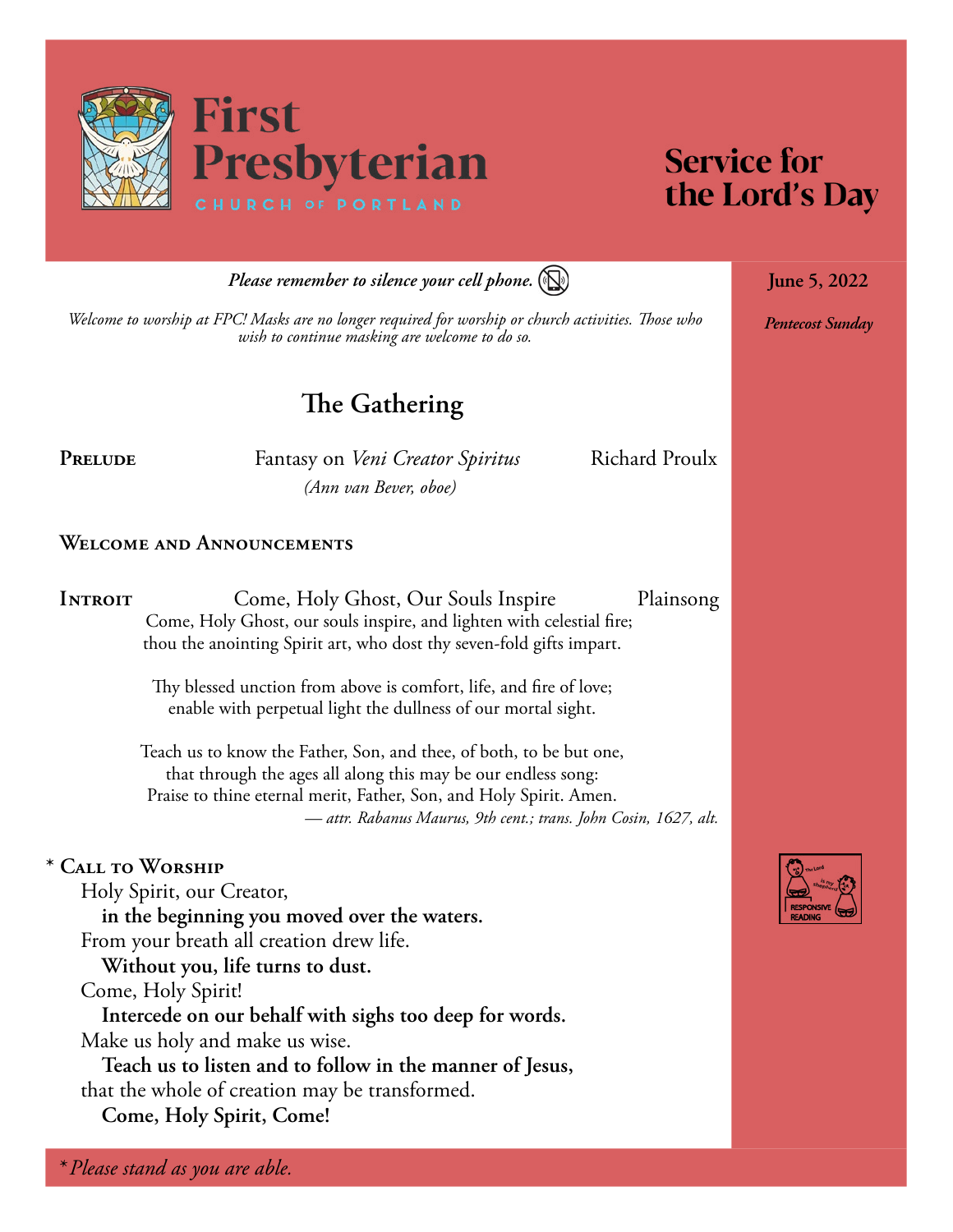

**\* Prayer of the Day** 

**The earth has many languages, O God, but your gospel proclaims your love to all nations in one heavenly tongue. Make us messengers of your good news, that the world might experience your love and healing, through the power of the Holy Spirit, who fills us with courage and strength beyond measure. Amen.**



**\* Hymn #407** Spirit Divine, Attend Our Prayers

nun danket all' und bringet ehr'

- **\* Invitation to Confession**
- **\* Prayer of Confession**

**Almighty God, you poured out your Spirit upon gathered disciples, creating bold tongues, open ears, and a new community of faith. We confess we fear the force of your Spirit, and we do not listen for your word of grace, speak the good news of your love, or live as a people made one in Christ. Forgive us, merciful God, and transform our timid lives by the power of your Spirit.**  *Our prayers continue in silence.*

### **\* Lord, Have Mercy** land of rest

**Lord, have mercy; Christ, have mercy; Lord, have mercy upon us. Lord, have mercy; Christ, have mercy; Lord, have mercy upon us.**

Text: Trad. liturgical text Tune: LAND OF REST, 8.7.8.7; American folk melody; arr. Richard Proulx, 1984

#### **\* Assurance of Pardon**

Through Christ, God has poured out the Holy Spirit upon us. God forgives us and sets us free. Trust and believe the good news of the Gospel: in Jesus Christ we are forgiven. **Thanks be to God!**

#### \* Response of Praise **letters** and the literature literature is  $\mu$

**Hail the Lord of earth and heaven! Alleluia! Praise to you by both be given, Alleluia! Every knee to you shall bow, Alleluia! Risen Christ, triumphant now. Alleluia!**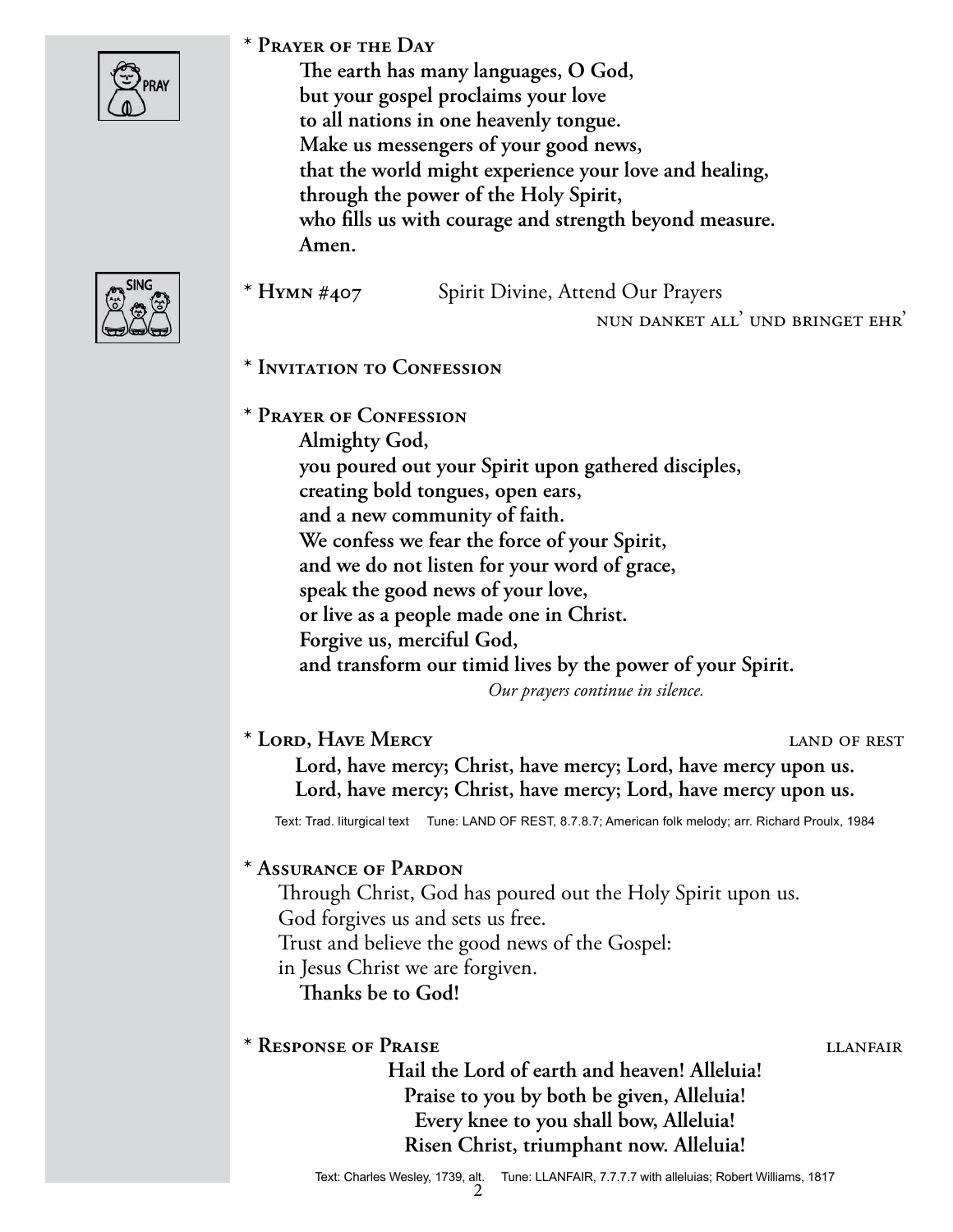|                                                                                                | Prayer for Illumination                                                                                                                      |                                                                                                                                           |                                                                                     |  |  |
|------------------------------------------------------------------------------------------------|----------------------------------------------------------------------------------------------------------------------------------------------|-------------------------------------------------------------------------------------------------------------------------------------------|-------------------------------------------------------------------------------------|--|--|
|                                                                                                | <b>FIRST SCRIPTURE READING</b><br>The Word of the Lord.<br>Thanks be to God.                                                                 |                                                                                                                                           | Psalm 104:24-34, 35b Pew Bible, pg. 555 (OT)                                        |  |  |
| Anthem                                                                                         | Hymn to the Holy Spirit<br>Randolph Currie<br>Veni, Creator Spiritus mentes tuorum visita,<br>imple superna gratia, quae tu creasti pectora. |                                                                                                                                           |                                                                                     |  |  |
|                                                                                                |                                                                                                                                              | Come, Holy Spirit, Creator blest, and in our hearts take up thy rest;                                                                     | come with thy grace and heavenly aid to fill the hearts which thou hast made.       |  |  |
|                                                                                                |                                                                                                                                              | O Comforter, to thee we cry, thou heavenly Gift of God Most High;<br>thou Fount of Life and Fire of Love, and sweet anointing from above. |                                                                                     |  |  |
|                                                                                                |                                                                                                                                              | Glory to the Father and to the Son, and to the Spirit, Three in One,<br>Amen. Alleluia.                                                   | for as it was in the beginning and is now, and shall forever be, world without end. |  |  |
| <b>SECOND SCRIPTURE READING</b><br>Acts $2:1-21$<br>The Word of the Lord.<br>Thanks be to God. |                                                                                                                                              |                                                                                                                                           | Pew Bible, pg. $119 (NT)$                                                           |  |  |
| Sermon                                                                                         | "Come, Holy Spirit, Come"                                                                                                                    |                                                                                                                                           | <b>Rev. Carmen Goetschius</b>                                                       |  |  |

# **\* Sharing the Peace**

Since God has forgiven us in Christ, we are also to forgive one another. The peace of our Lord Jesus Christ be with you all. **And also with you!**

*Please take a moment to be thankful for God's peace.*

# **The Word**

**Acknowledging Milestones: Celebrating Membership**

**Children's Moment** 

**Acknowledging Milestones: Celebrating Membership**

|                                                                                                                                                                                | O Comforter, to thee we cry, thou heavenly Gift of God Most High; |  | thou Fount of Life and Fire of Love, and sweet anointing from above. |  |  |  |
|--------------------------------------------------------------------------------------------------------------------------------------------------------------------------------|-------------------------------------------------------------------|--|----------------------------------------------------------------------|--|--|--|
| Glory to the Father and to the Son, and to the Spirit, Three in One,<br>for as it was in the beginning and is now, and shall forever be, world without end.<br>Amen. Alleluia. |                                                                   |  |                                                                      |  |  |  |
| Pew Bible, pg. $119 (NT)$<br><b>SECOND SCRIPTURE READING</b><br>Acts $2:1-21$<br>The Word of the Lord.<br>Thanks be to God.                                                    |                                                                   |  |                                                                      |  |  |  |
| <b>SERMON</b>                                                                                                                                                                  | "Come, Holy Spirit, Come"                                         |  | Rev. Carmen Goetschius                                               |  |  |  |
| * HYMN #286                                                                                                                                                                    | Breathe on Me, Breath of God                                      |  | TRENTHAM                                                             |  |  |  |





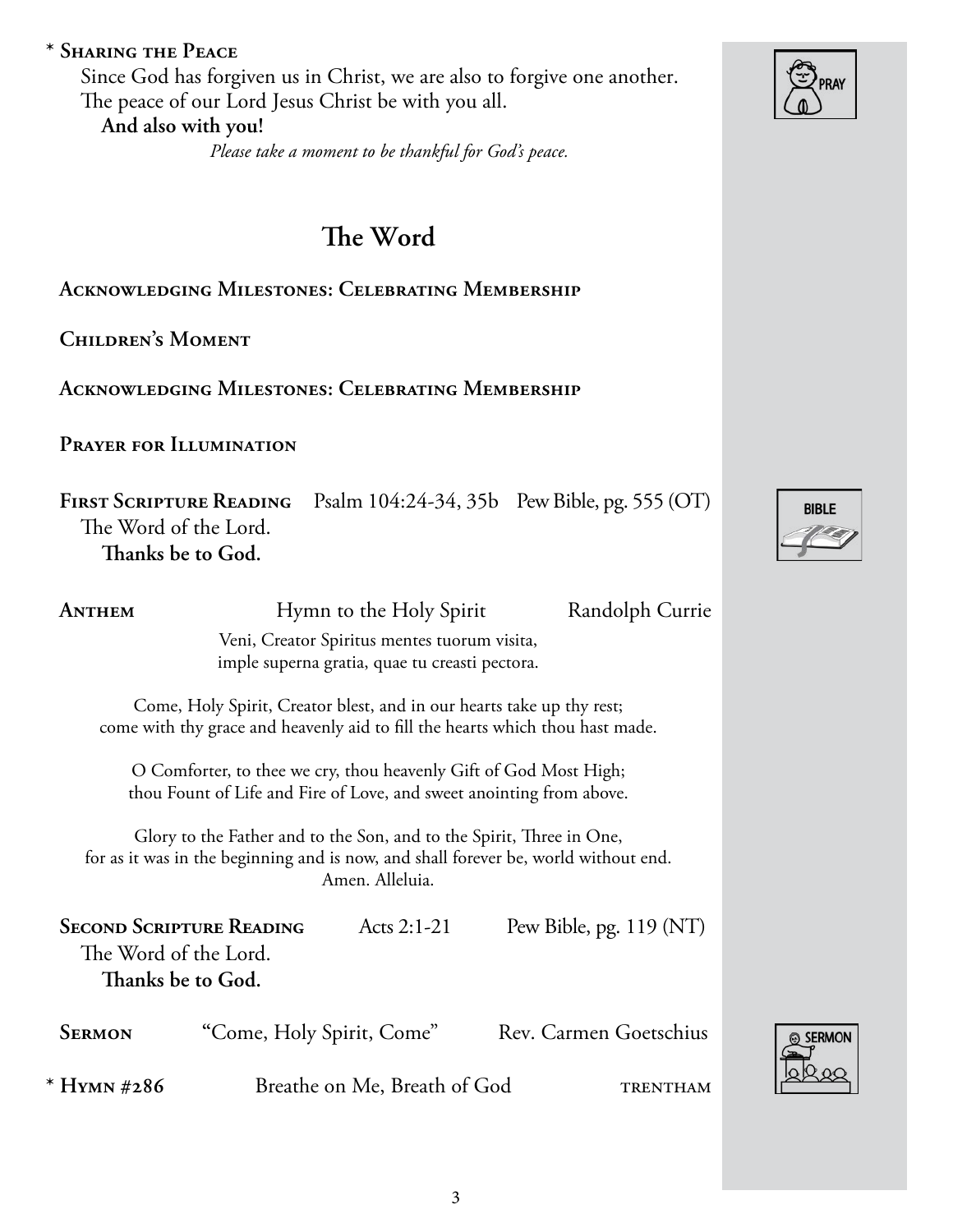**We trust in God the Holy Spirit, everywhere the giver and renewer of life. The Spirit justifies us by grace through faith, sets us free to accept ourselves and to love God and neighbor, and binds us together with all believers in the one body of Christ, the Church. The same Spirit who inspired the prophets and apostles rules our faith and life in Christ through Scripture, engages us through the Word proclaimed, claims us in the waters of baptism, feeds us with the bread of life and the cup of salvation, and calls women and men to all ministries of the church. In a broken and fearful world the Spirit gives us courage to pray without ceasing, to witness among all peoples to Christ as Lord and Savior, to unmask idolatries in Church and culture, to hear the voices of peoples long silenced, and to work with others for justice, freedom, and peace. In gratitude to God, empowered by the Spirit, we strive to serve Christ in our daily tasks and to live holy and joyful lives, even as we watch for God's new heaven and new earth, praying, "Come, Lord Jesus!"**

**OFFERTORY** Listen, Sweet Dove Katherine Burk Listen, sweet Dove unto my song, and spread thy golden wings in me; hatching my tender heart so long, till it get wing, and flie away with thee.

The sunne, which once did shine alone, hung down his head, and wisht for night, when he beheld twelve sunnes for one going about the world, and giving light.

Such glorious gifts thou didst bestow, that th' earth did like a heav'n appeare; the starres were coming down to know if they might mend their wages, and serve here.

Lord, though we change, thou art the same; the same sweet God of love and light: restore this day, for thy great name, unto his ancient and miraculous right. *— George Herbert, 1633*

*Thank you for your faithful support of the church and Christ's ongoing ministry. You may give through the church website at this link:* [firstpresportland.ccbchurch.com/goto/giving](http://firstpresportland.ccbchurch.com/goto/giving) *or mail your check to the church office: 1200 SW Alder St., Portland, OR 97205. Those attending worship are invited to leave gifts in the offering plates as they leave the sanctuary.*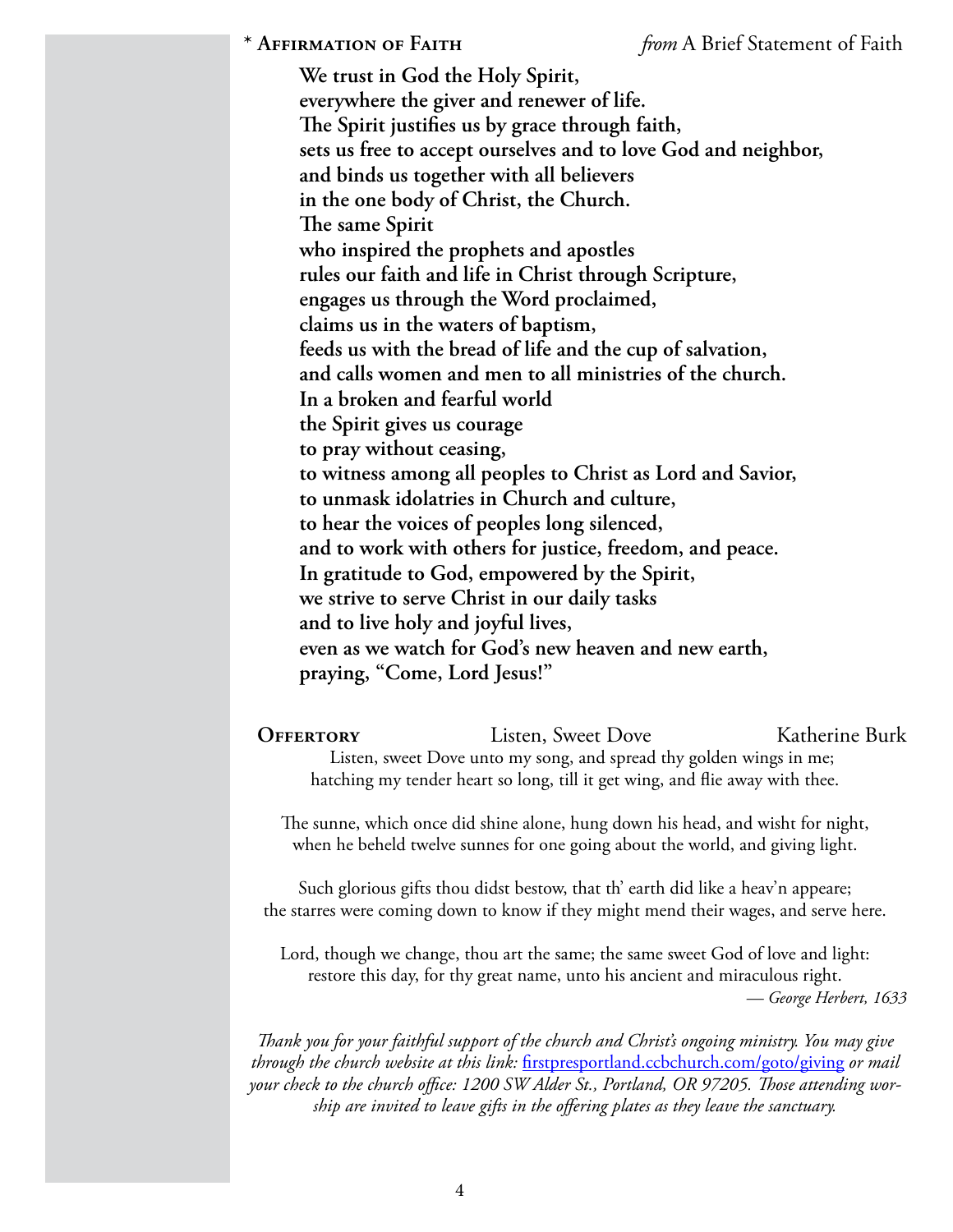**Praise God, from whom all blessings flow. Praise God, all creatures high and low. Alleluia, alleluia! Praise God, in Jesus fully known: Creator, Word, and Spirit one. Alleluia, alleluia! Alleluia, alleluia, alleluia!**

Text: Brian Wren, 1989 Tune: LASST UNS ERFREUEN, LM with alleluias; *Geistliche Kirchengesänge*, 1623

# **The Lord's Supper**

*In this service of worship, in which we remember the last supper Jesus shared with his disciples, we invite those worshipping with us online to participate in communion at home.* 

**Prayers of Great Thanksgiving and Intercession**

The Lord be with you. **And also with you.** Lift up your hearts. **We lift them to the Lord.** Let us give thanks to the Lord our God. **It is right to give our thanks and praise.**

### **Great Thanksgiving Acclamations**

*(The prayer continues)*

...we glorify your name and lift our voices in joyful praise.

**Holy, Holy, Holy** *(Hymnal #552)*

*(The prayer continues)*

...that we might proclaim the One crucified and risen.

**Christ Has Died, Christ Is Risen** *(Hymnal #553)* 

*(The prayer continues)*

...all glory and honor are yours, almighty God, now and forever. **Amen** *(Hymnal #554)*

**The Lord's Prayer** *(Unison)*

**Our Father who art in heaven, hallowed be thy name. Thy kingdom come, thy will be done, on earth as it is in heaven. Give us this day our daily bread; and forgive us our debts, as we forgive our debtors; and lead us not into temptation, but deliver us from evil. For thine is the kingdom and the power and the glory, forever. Amen.**

**Sharing of the Bread and Cup** 

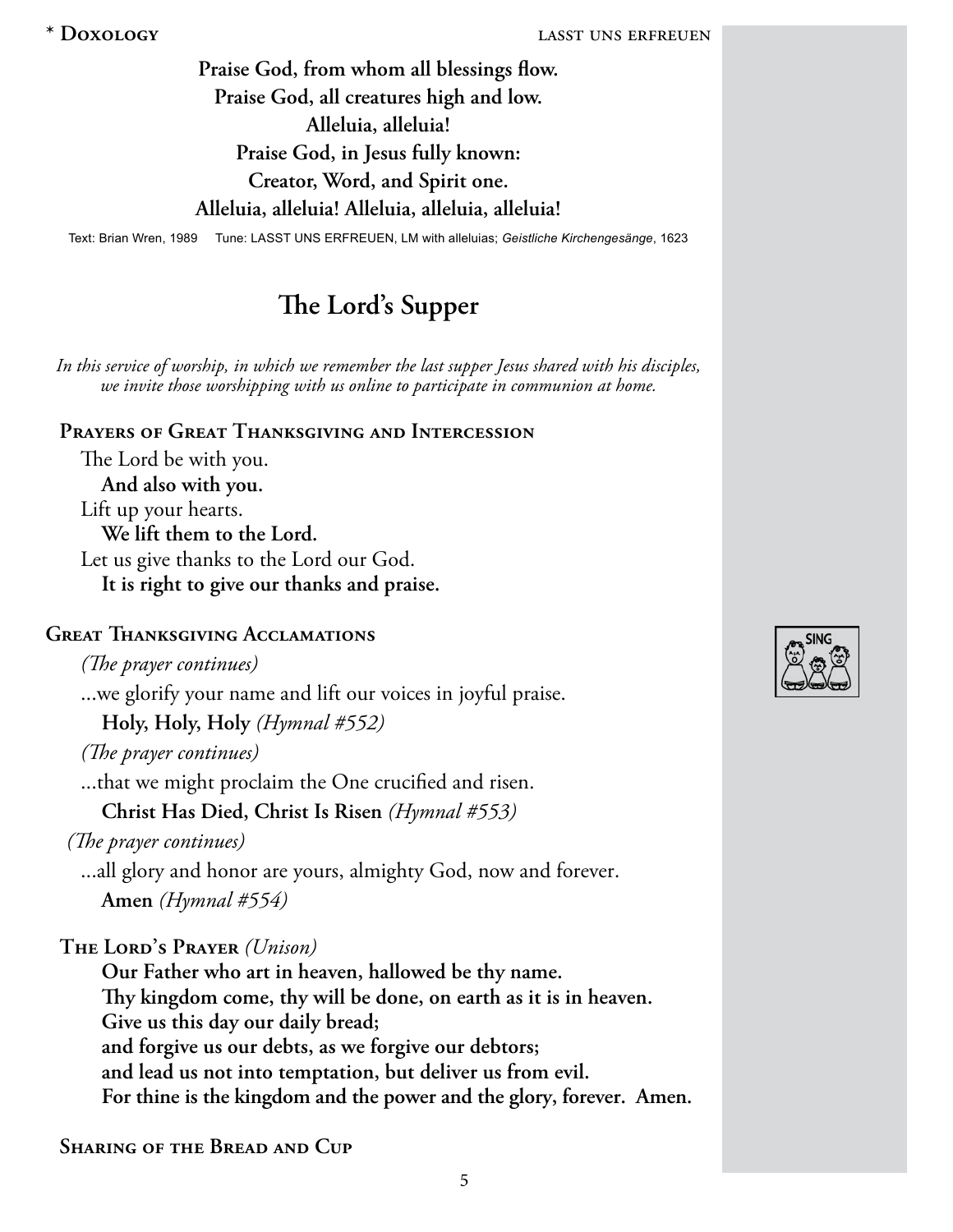

**Prayer after Communion**

# **The Sending**



Text: Delores Dufner, OSB © 1993 by OCP Publications Tune: AZMON, CM; Carl Gotthelf Gläser, 1828; arr. Lowell Mason, 1839

**\* Benediction** 

PostLUDE Prelude on *Veni Creator Spiritus* Paul Benoit, OSB

*Music reprinted under* [OneLicense.net](http://OneLicense.net) *#A-706706.*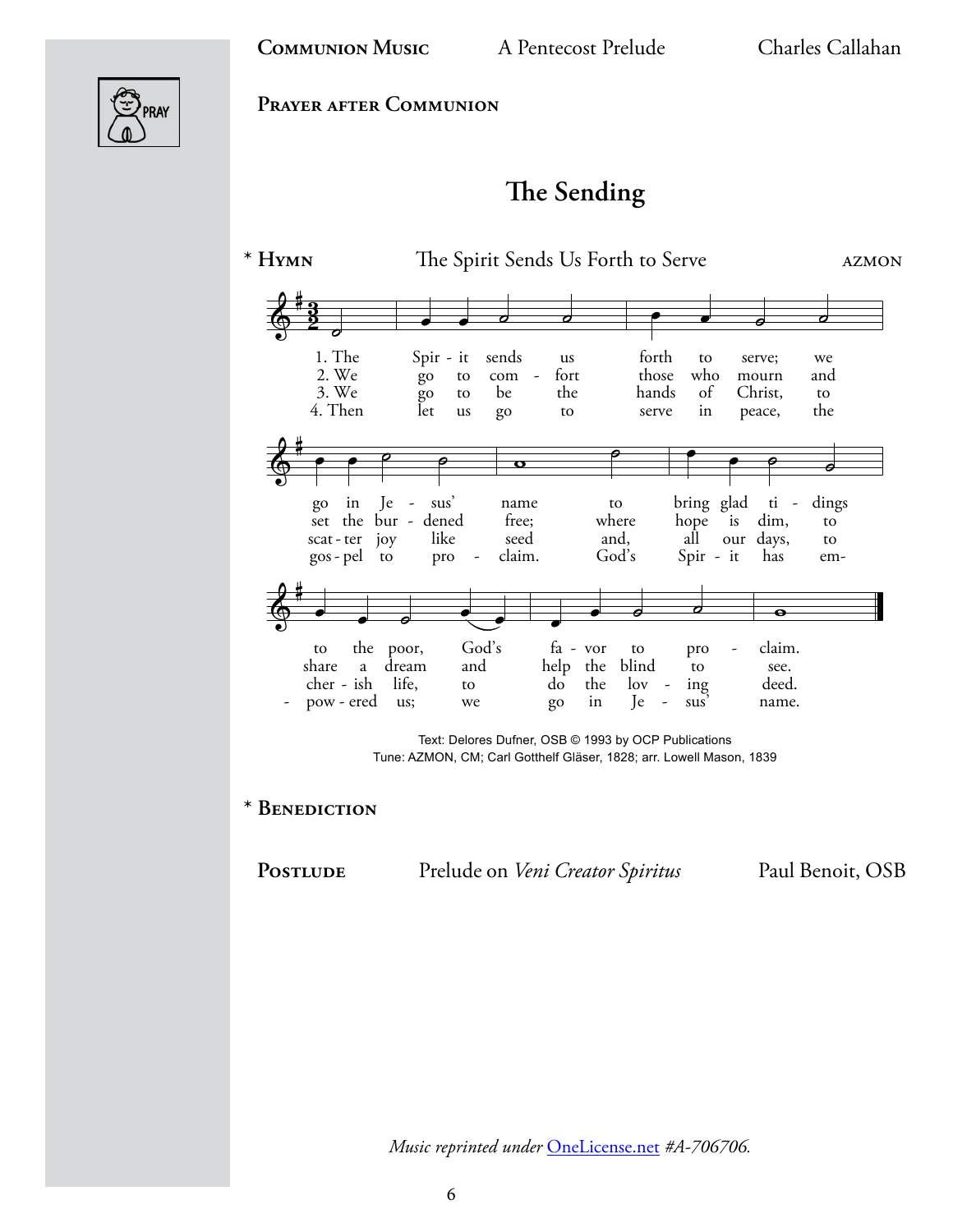| WORSHIP        |  |
|----------------|--|
| <b>LEADERS</b> |  |

Rev. Dr. Spencer Parks, Associate Pastor Rev. Brenna Dykman, Associate Pastor Rev. David Dornack, Parish Associate Rev. Carmen Goetschius, Parish Associate Greg Homza, Director of Music Ministries Diane Ponder, Lay Reader

**prayers of the people** *We join in holding in prayer:* 

Kathy Callas, Liz Dean, Ed & Janice Gehrig, Herb Grose, Fran Hermanson, Myra Rounsavell, Tom Showalter, Pete Taylor, and others facing illness and loss. If you would like your name added to the prayer section of the weekly bulletin, or confidential prayers, please contact the church office at office@firstpresportland.org or by phone at (503) 228-7331.

**sanctuary flowers**

*This morning's sanctuary flowers are given in loving memory of Nancy and Malcolm Fifield and Alice and Max Snodderly, our dear parents, by Steve and Lisa Snodderly.*

**in memoriam** *Our prayers and sympathy are with the family and friends of Sue Miller, who died on Sunday, May 29.* 

*Our prayers and sympathy are also with the family and friends of Robert Hastings, who died on Sunday, May 22.* 

*The Lord will keep your going out and your coming in from this time on and for evermore. (Psalm 121:8)*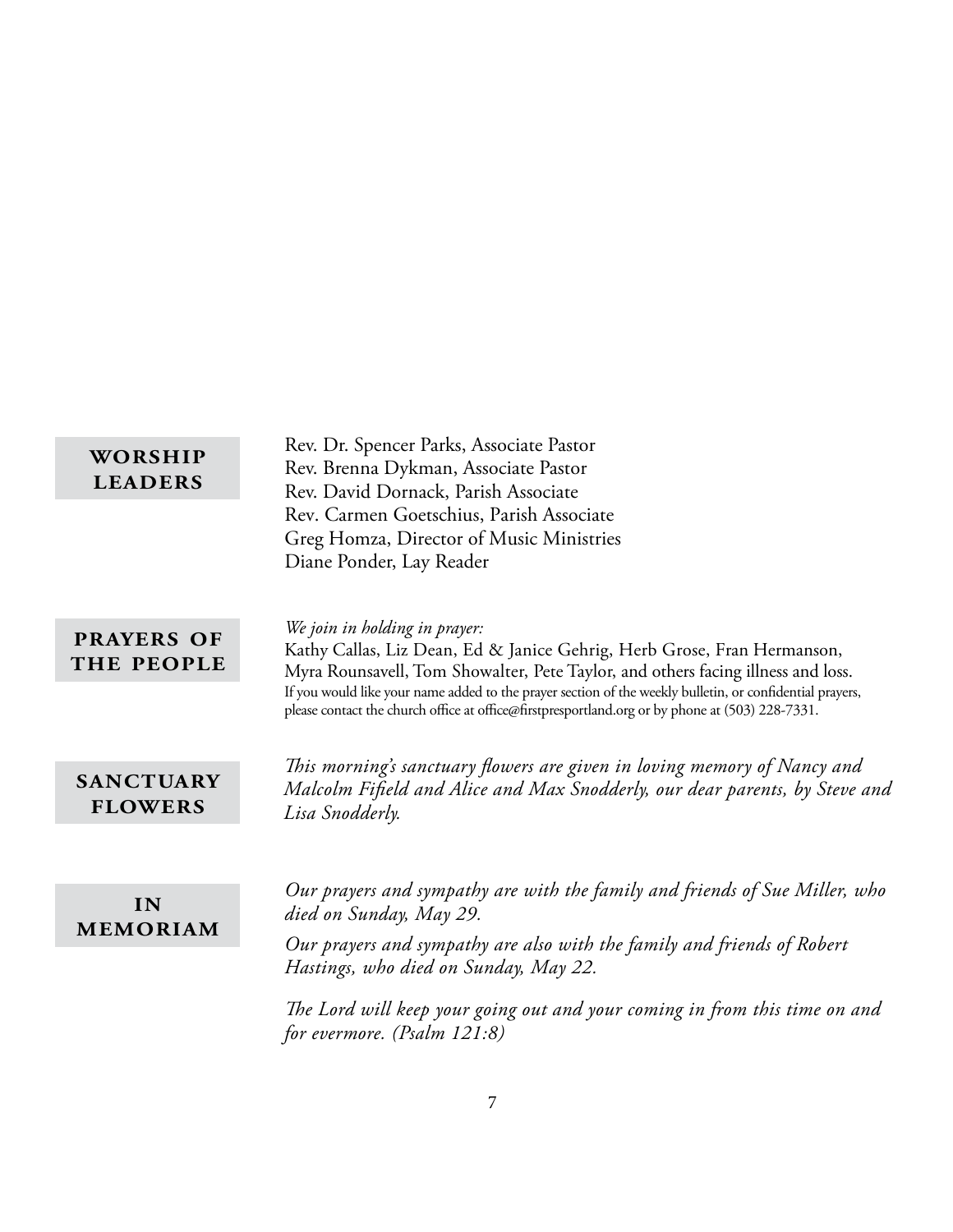#### **2023 Uganda Mission Trip**

Have you been considering joining the 2023 mission trip to Kamwenge Secondary and Vocational School in Kamwenge, Uganda? If so, please join Pastor Spencer and Pastor Brenna for an informational evening where you can ask your questions and hear from previous mission team members. We will be hosting a potluck dinner on Wednesday June 8, 2022 at 6:00 pm in Calvin Library. Please RSVP to Kathryn Hill ([hillka@teleport.com\)](mailto:hillka@teleport.com) by Monday, June 6.

#### **Tuesday Women's Book Club**

The Women's Book Club will meet on Tuesday, June 7, at 11:00 am on Zoom. Our book selection has changed to "A Single Thread" by Tracey Chevalier. Cindy Finch will lead the discussion. For questions, contact Marilyn Weber at [mlwschatzi@gmail.com](mailto:mlwschatzi@gmail.com). To join on Zoom, contact Jan Mittelstaedt at [janrmitt@gmail.com.](mailto:janrmitt@gmail.com)

#### **Summer Blood Drive - June 7**

Our Spring Blood Drive was such a success, we'll be holding another blood drive on Tuesday, June 7, from 11:00 am to 5:30 pm. You can sign up by going to the American Red Cross website and looking for our blood drive.

#### **FPC 2022 Photo Directory**

We are in the process of putting together a new photo directory for the FPC congregation - and we need your help! Since many of the church photographers are now out of business, we are asking folks to submit their own photos for the directory! Photo guidelines can be found in the June/July SPIRE. The photo deadline is August 1. Questions? Contact Jennifer at [communications@](mailto:communications@firstpresportland.org) [firstpresportland.org](mailto:communications@firstpresportland.org)

#### **Menucha Labor Day Retreat, September 2-4**

Enjoy Menucha's spectacular scenery, marvelous meals, and an excellent community-building program. Whether you want an active weekend including swimming and hiking or would rather take things easy, you'll love this time to connect with our church community, draw closer to God and marvel at creation in the Columbia River Gorge. There's a Saturday-only option as well!

#### **Menucha Volunteer Work Parties**

Menucha has a full schedule of Volunteer Work Parties. If you'd like to mark your calendars for future work parties, they are all on Saturdays, 9:00-12:00: June 25, Sept 24, Oct 15, and Nov 5. Menucha is also hoping to start hosting mid-week volunteer shifts - let Cloie know if you might be interested in those - [cloie@menucha.org](mailto:cloie@menucha.org).

#### **Nurture Lifelong Faith Connections**

Our annual Presbyterian Pentecost Offering is a gift to the future-- furthering the faith development and welfare of children and youth. FPC keeps 40% of members' donations to fund projects in our own community. The remaining 60% supports ministries of the Presbyterian Mission Agency: Young Adult Volunteers (YAV), Ministries for Youth, and Children-at-Risk. Please make a contribution today during Pentecost to nurture the faith of those who are the church to come.

#### **Kids Sunday School On Summer Break**

We've had a great year of learning, art, music, and play in our Sunday School program for kids and we are taking a break for the summer. The nursery will be open for the littles and if your older elementary kiddos need a space to spread out, please send them to the nursery as well where we'll have games, crafts, and quiet activities in their own corner of that space. For kids participating in worship in the sanctuary, kids activities and coloring sheets are provided. Please ask an usher where the nursery or activity kits can be found!

#### **Neighborhood Carpool Drivers Needed**

Are you able to share a ride from your neighborhood to FPC on Sunday? Some members are driving less and need a lift to church, others want to find ways to reduce energy use. If you are interested in carpooling from your neighborhood, please contact the Deacon's transportation coordinator, Bill Resley at [kayak500@gmail.com](mailto:kayak500@gmail.com) or (713) 256-6658.

#### **Soft Goods Fundraiser Continues**

We had such a good turnout for our Soft Goods offerings *(\*see details below)* that we are extending our collection. Items are being resold/recycled through a local thrift store and our youth will receive monetary compensation for each pound collected. Funds go to support youth mission trips! Bags of items can be left under the Soft Goods sign in Geneva Hall at any time. For more information, contact <u>bdykman@gmail.com</u>.

*\*All clothing including (men's, women's, children's), clothing accessories (hats, mittens, scarves, ties, nylons, socks, underwear), personal accessories (purses, wallets, fanny packs, bags), bed and bath (towels, sheets, blankets, pillows, curtains, tablecloths), shoes (all types) and other cloth materials. Please make sure items are washed before donating.*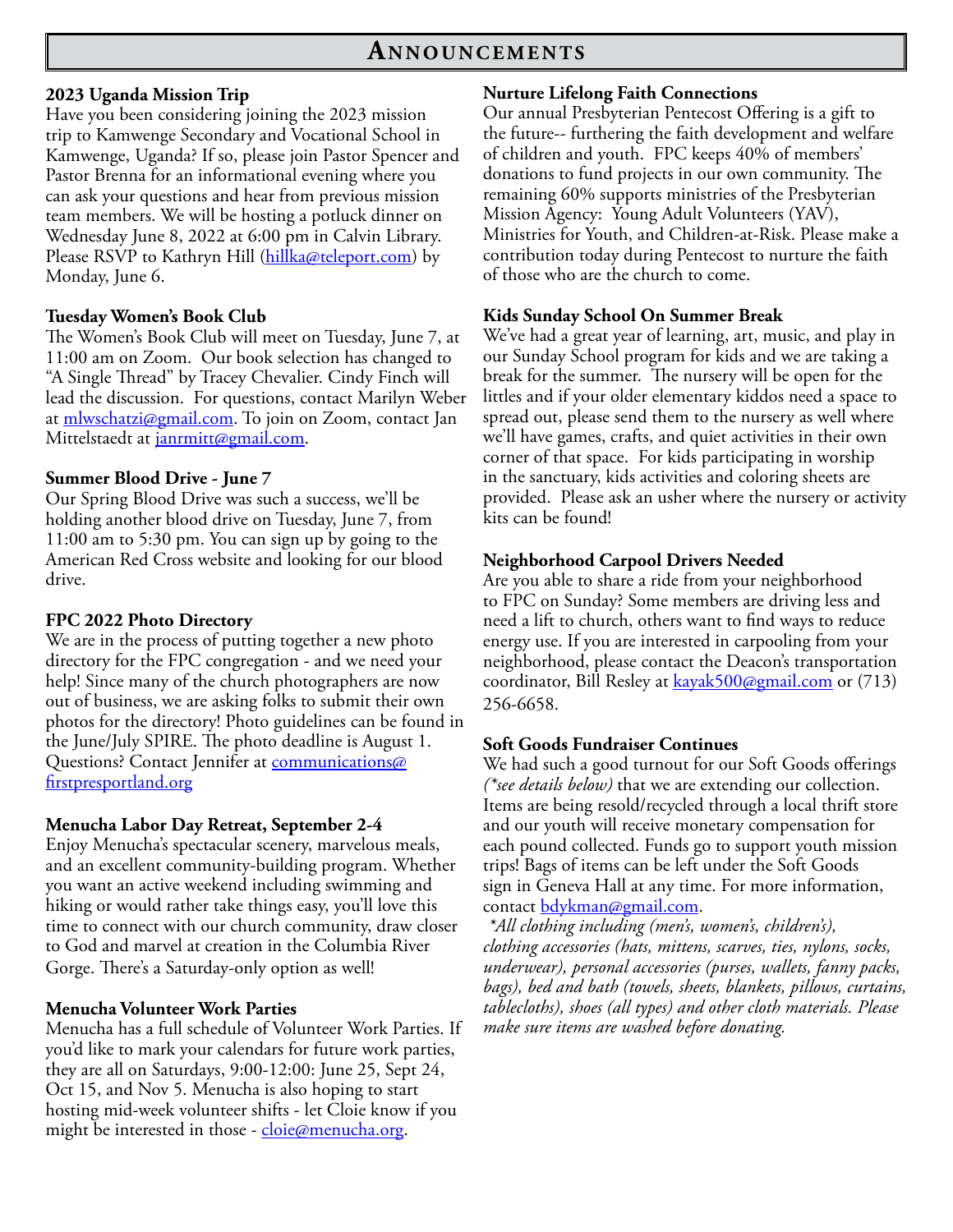

"Holy Spirit Coming," He Qi



**Love God. Love Our Neighbors.**

#### **Vision Statement:**

We commit to be a church that is:

Engaged. A forward-thinking and involved congregation committed to each other and to the wider community.

Inclusive. A faith community that affirms and welcomes all people.

Compassionate. A congregation that follows in Christ's way, advancing the well-being and dignity of all people, working for a just and equitable society, and caring for all creation.

Faithful. Living our faith authentically with energy, intelligence, imagination, and love while expanding the circle where God's love is known.

# PRINCIPAL CHURCH STAFF

#### **Pastoral**

Rev. Dr. Audrey Schindler, Pastor aschindler aschindler affirst presportland.org<br>Rev. Dr. Spencer Parks, Menucha Director, Associate Pastor spencer amenucha.org Rev. Dr. Spencer Parks, Menucha Director, Associate Pastor [spencer@menucha.org](mailto:spencer%40menucha.org?subject=)<br>Rev. Brenna Dykman, Associate Pastor spencer@menucha.org Rev. Brenna Dykman, Associate Pastor [bdykman@firstpresportland.org](mailto:bdykman@firstpresportland.org) Rev. David Dornack, Parish Associate der and the determined the determined of the Rev. Carmen Goetschius, Parish Associate der and the determined of the capacity of the Rev. Carmen Goetschius, Parish Associate der and the Rev. Carmen Goetschius, Parish Associate

#### **Music**

Greg Homza, Director of Music Ministries Greg [ghomza@firstpresportland.org](mailto:ghomza%40firstpresportland.org?subject=)

#### **Administration**

Marc Lavender, Church Business Administrator [cba@firstpresportland.org](mailto:cba%40firstpresportland.org?subject=)

**First Presbyterian Church** 1200 SW Alder Street Portland, OR 97205 [www.firstpresportland.org](http://www.firstpresportland.org)

(503) 228-7331



@firstpresportland